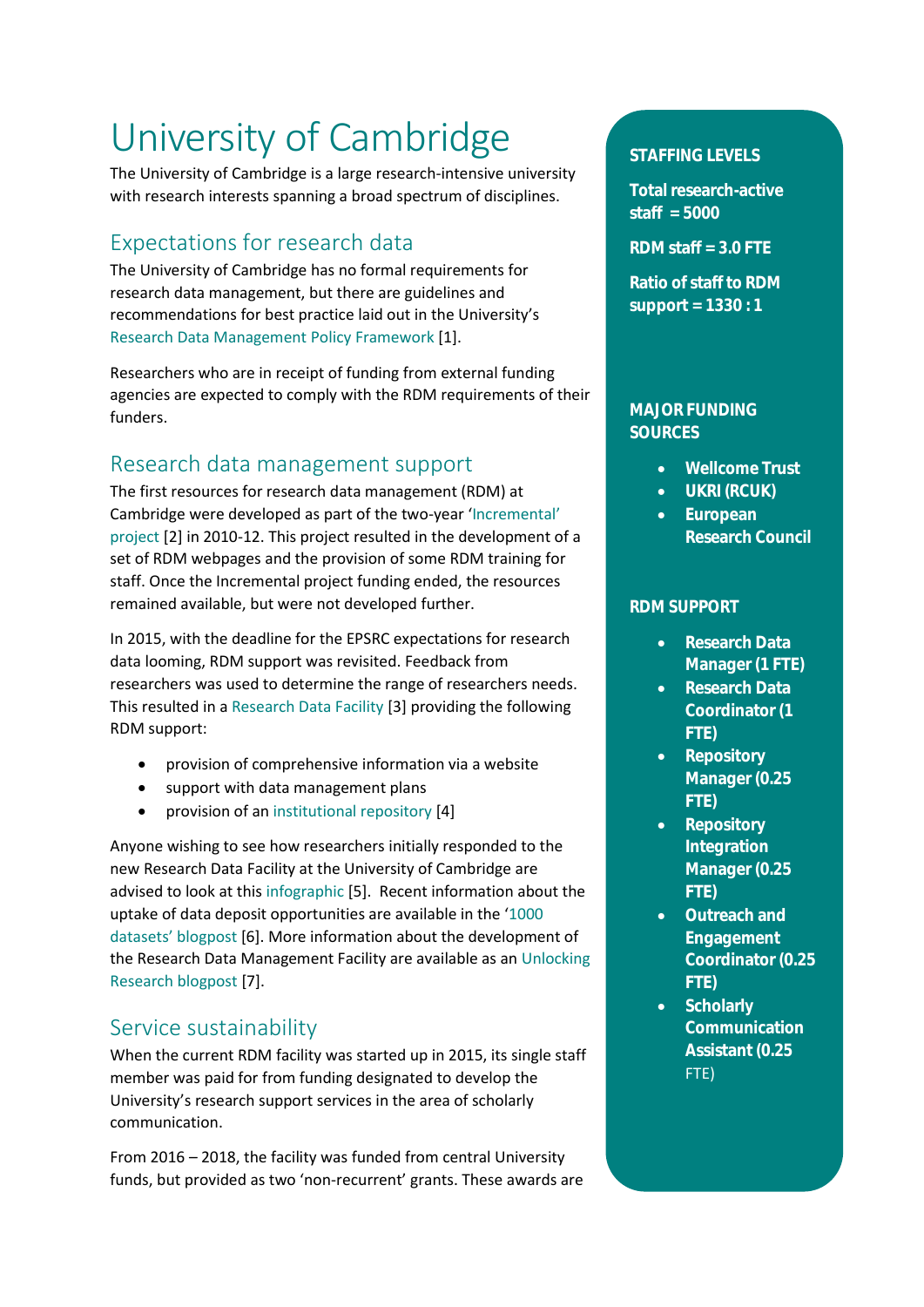intended to be one-off bridging funds designed to support a service until it achieves sustainability, but two rounds of this funding was needed due to the complexities of developing a business model for the Research Data Facility.

## Initial sustainability proposal

Guidance from RCUK (April 2013) – *it is permissible to recover costs from grants through direct charges or overheads, but institutions must not charge twice… it is permissible for institutions to recover costs of RDM facilities as other Small Research Facilities…*

#### Cambridge's proposal

- Establish the Research Data Facility as a Small Research Facility according to the Transparent Approach to Costing (TRAC) methodology.
- Recover facilities costs from grants as directly allocated (DA) costs. This option had two significant advantages – transparency to the funder of the Facility's activities and awareness raising with researchers for the need to consider RDM seriously (both time and money).
- The total direct annual cost of the Facility would be less than £200,000, and would cover 3.2 FTEs, and other service costs, but not repository costs, which would be charged directly.

#### How much to charge?

The Cambridge team investigated many different models for charging RDM services to grants:

- Ideally, the Facility cost would be accurately measured based on information provided in a Data Management Plan, but not all funders require DMPs, and DMPs do not necessarily estimate the amount of RDM assistance required during the lifetime of the grant.
- Charging based on the number of people in a research team. Since the training component of the Facility was measureable by attendees to workshops, this was investigated as an option. But, this information was not easy to extract from grants and this could cause problems in charging for collaborative grants.
- Charging every grant using the Facility services an amount proportional to the size of the award. But, there was no evidence that large grants required more Facility assistance.
- Charging every grant using the Facility a flat rate. This model had the fewest 'buts…' and was also the most cost-effective in terms of administration. This model was included in the eventual business case.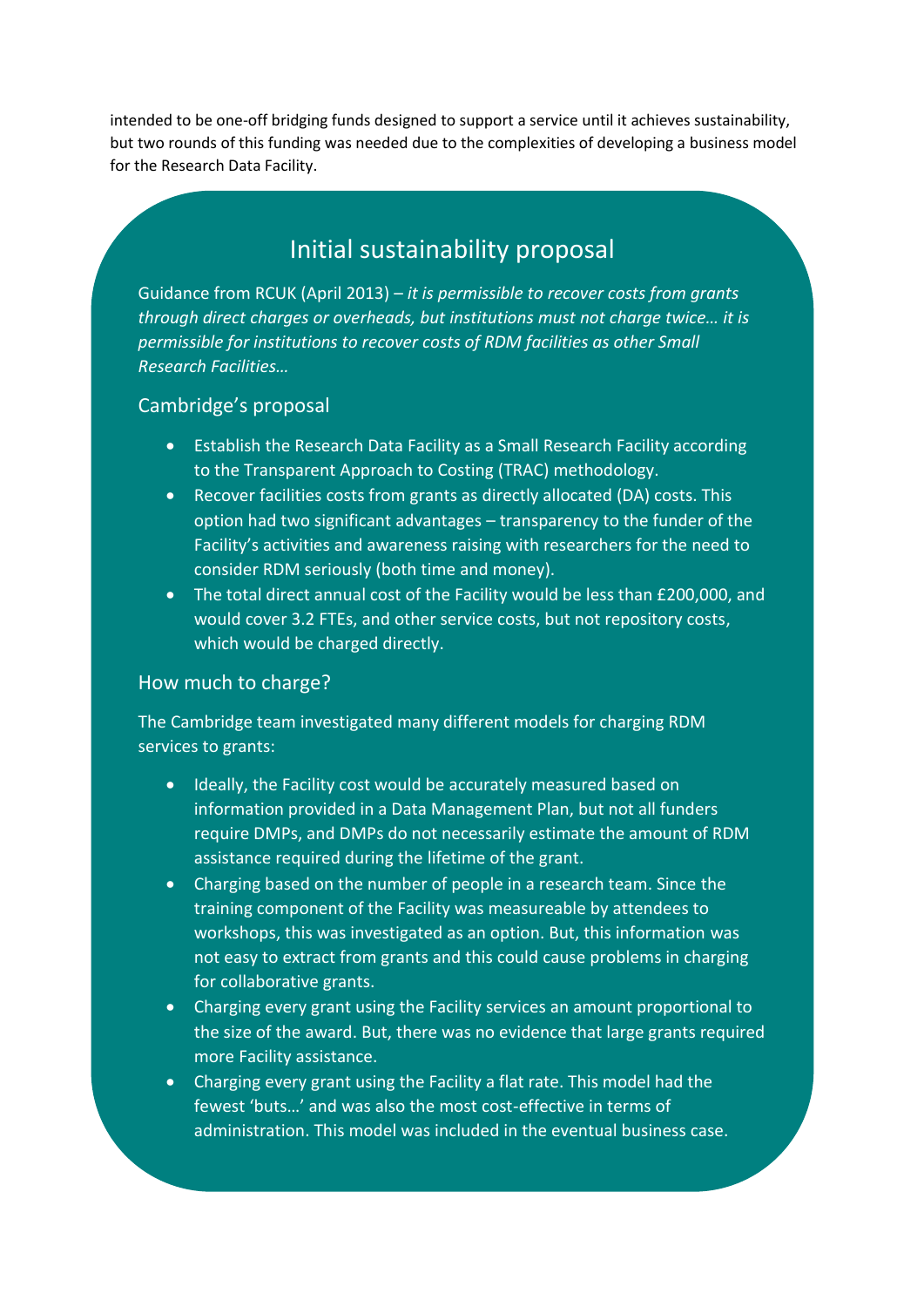# Funder feedback

The business case for funding the Research Data Facility from grant income was put out for consultation with members of the research community at Cambridge. The business case was then presented and cleared through the necessary committees of the University. Once mature, the business case was shared with research funders to ensure that they would be willing to support the proposal.

Wellcome Trust – would not allow direct charging to grants for this facility. They considered these costs to be overheads, which they do not pay.

Cancer Research UK – was positive about the transparent approach to costing. On discussion with senior management at CRUK, they agreed to consider RDM costs as direct costs on grant applications, but only on a case-by-case basis, if appropriately justified in the application.

RCUK – considered the proposal but decided that these costs had to be charged to grants as overheads instead of direct costs.

# Eventual Sustainability Solution

In 2017, the Office of Scholarly Communication (of which the Research Data Facility is part) was subject to a [University review](https://osc.cam.ac.uk/open-research/joining-scholarly-communication-discussion/open-research-working-group/summary-2017) [8] of service provision and staffing levels. The highly positive outcome of this review supported an application to the annual University Planning Round for ongoing central funding. This was a lengthy process (almost a year), but the application was granted, meaning that the service – in the form outlined in the sidebar above – is now financially stable.

The data repository storage is hosted in the main University Data Centre and is paid for by the University Library. The cost for long-term storage of research data is charged to researchers' grants at a rate of £4/GB, for datasets over 20GB. Storage for datasets under this size is not charged to grants.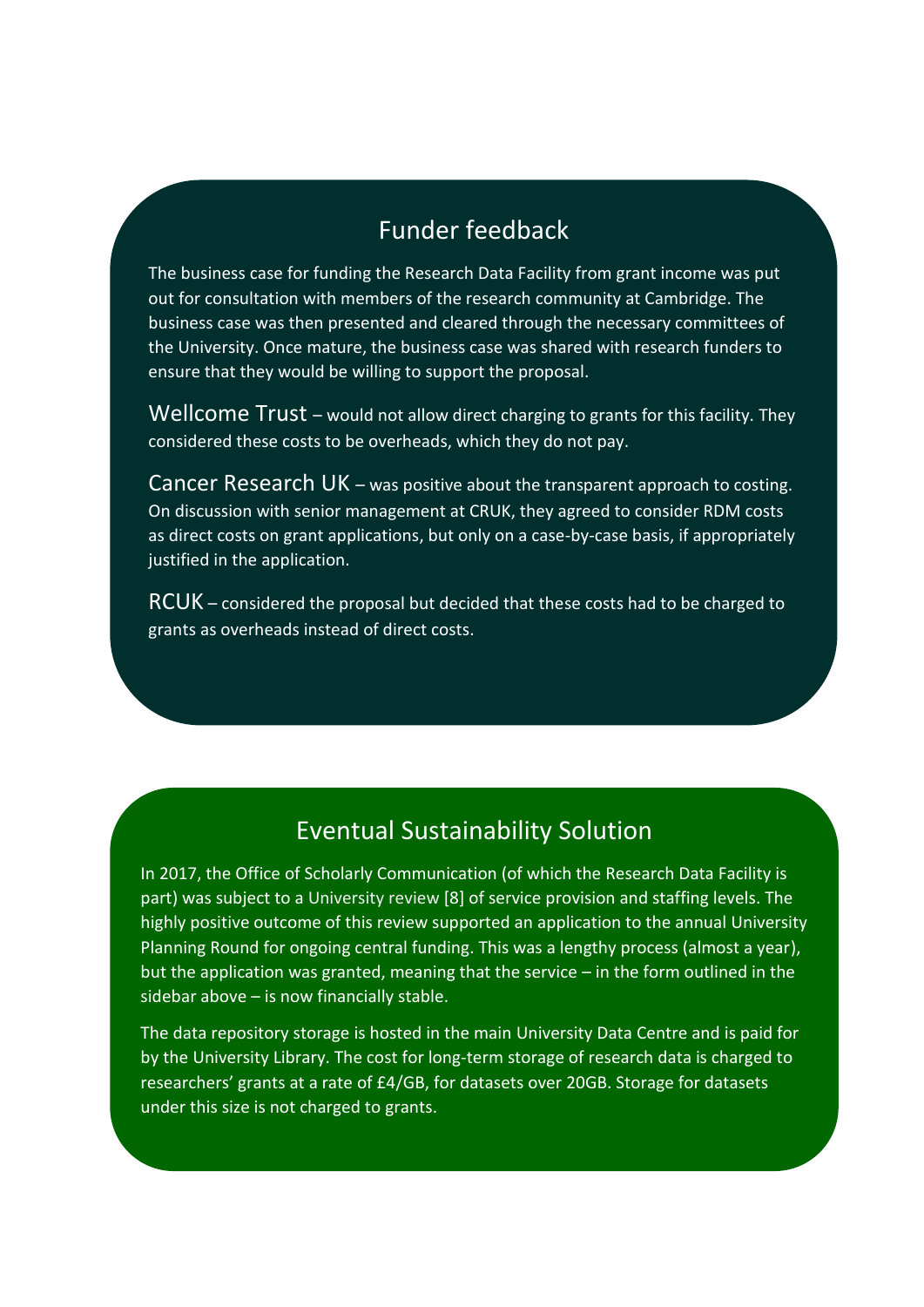The eventual outcome from the work invested in making the Research Data Facility sustainable was good, but the process was long. The business case development started in March 2015 and a longterm funding model was finally secured in September 2018. Throughout this entire process, the Facility staff have had to be kept on temporary contracts. There has been a huge opportunity cost in training people for these roles.

## Costing RDM activities

During the development of the business case for RDM support, the staff in the Research Data Facility put a lot of effort into making sure that the management and financial systems of the University were prepared and able to manage the costing of RDM services into grants. Work was also done to ensure that all of the administrative staff involved in managing research grants (over 100 people at the University of Cambridge) were aware of the potential need to cost RDM services into research grants.

Due to rejection of the business case by research funders and the (final) funding of the Research Data Facility from central University funds, the systematic addition of RDM costs to grants has not happened.

There are anecdotal examples of instances where RDM costs have been paid for from grants, but these are few and far between:

Some researchers have told the Research Data Facility that they have money costed into their grants for depositing large datasets in Apollo (the institutional data repository).

One project which shares a large number of video files via Apollo made the decision not to employ two additional people on the grant, so that they could pay the data deposit costs instead.

The Research Data Facility has no involvement in the grant submission process beyond offering to review data management plans (and they calculate that they probably review fewer than 1% of the DMPs which are submitted with applications each year), so they have no mechanism beyond continuing advocacy to improve the rate at which RDM is costed into grant applications.

The only situation in which money costed into grant applications can be accessed by the RDM Facility is when it's intended to pay for long-term storage of a large dataset in Apollo. The Facility charges for the deposit of large datasets to pay for maintenance and upgrades of infrastructure to ensure the long-term availability of the data.